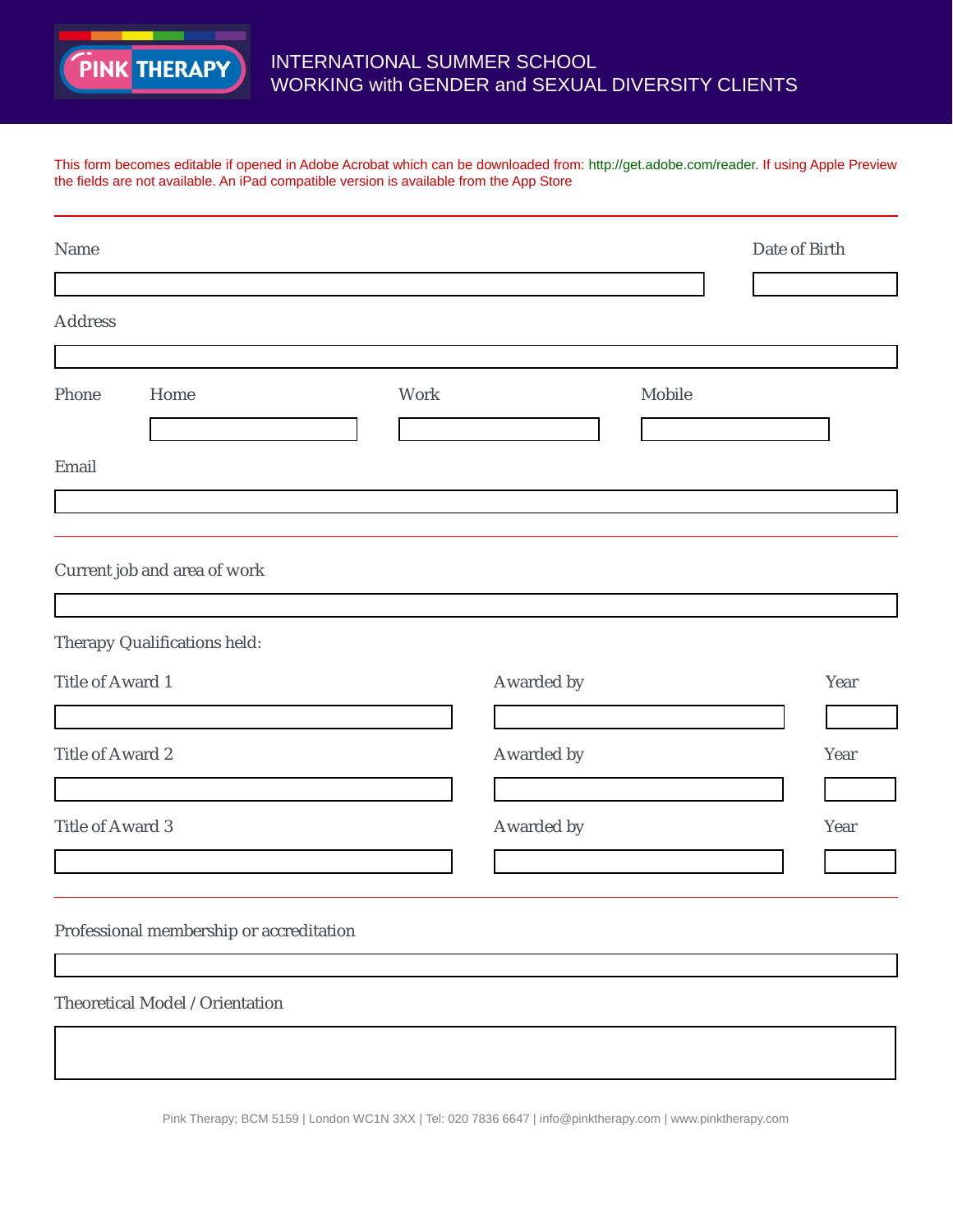Clinical experience of working with Gender and Sexual Diversities (GSD)

Please say something about why you are wanting to undertake this course and how this fits with your professional development as a therapist.

Why now?

What are you hoping to gain?

What might get in your way?

What support might you need?

What are your particular areas of interest in working with GSD's and Relationships?